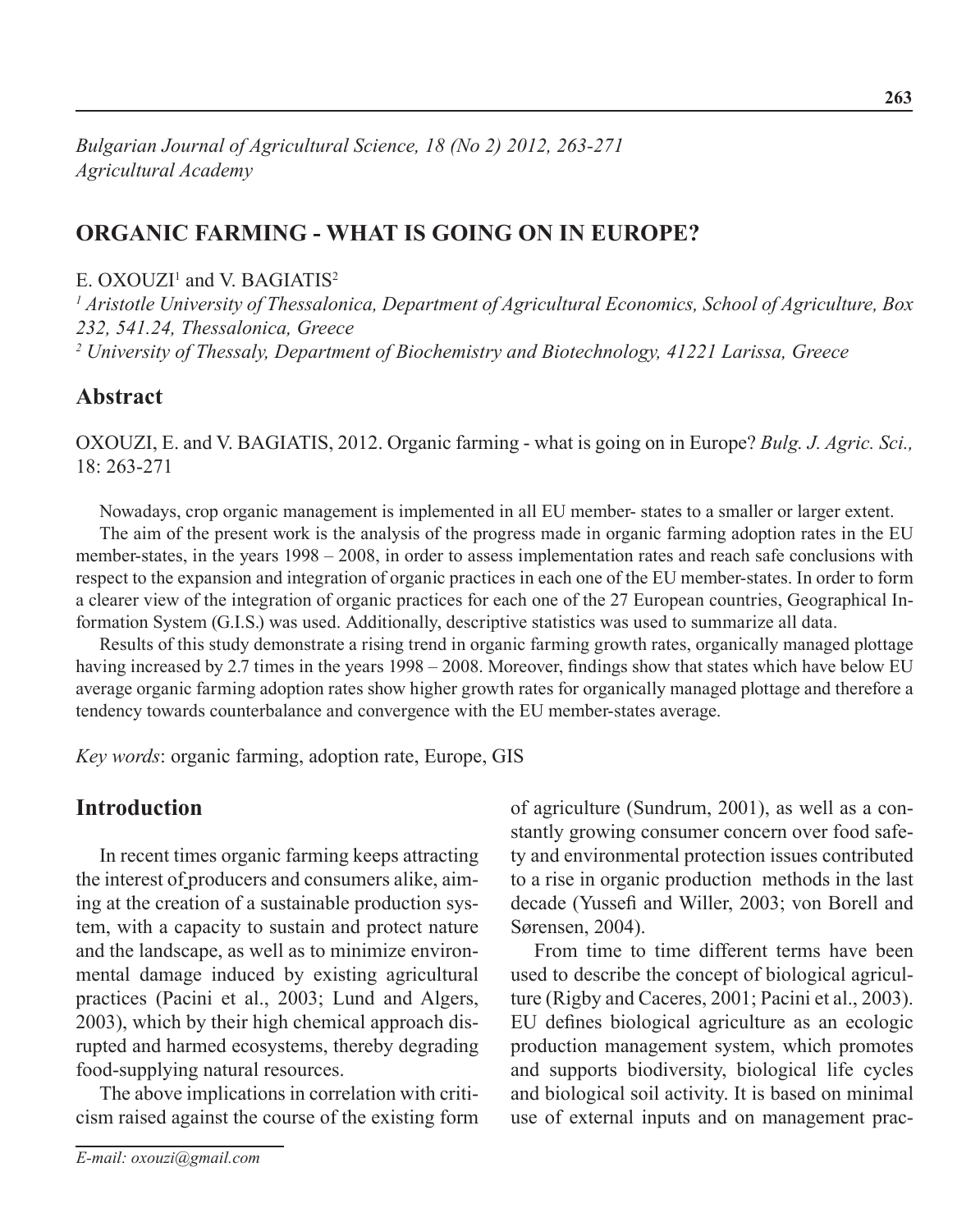tices that sustain and support ecologic welfare. Essential guidelines on organic production are based on the use of materials and implementation of practices, which support the ecobalance of natural habitats and integrate the agricultural system constituents into the whole of the ecosystem. Pacini et al. (2003) define organic farming as a sustainable production system, which has the capacity to sustain and support nature and the landscape, as well as minimize environmental damage induced by existing agricultural practices.

The aim of the present study is to analyze the progress made in organic farming adoption rates in the EU member-states, in the years 1998 – 2008, in order to establish organic practice assimilation rates, with the final objective to reach certain conclusions about the EU member-states standing in the course of time.

# **The Development of Organic Farming in Europe**

Organic farming, as an applied form of the more global ecologic trend first appeared in the early part of the  $20<sup>th</sup>$ , mainly in northern European countries, as the aftermath of three principal movements created by Rudolf Steiner, Sir Howard, Rusch and Muller respectively.

The above movements raised issues of questioning the already existing agricultural practices and their effect on the economy, on the environment and on human health matters. From then on biological agriculture took its course and developed in three distinct stages and periods.

The first period extends from the late '50s until the end of the '60s. During this whole decade, the main objective of agriculture was to meet the needs for food as well as to increase self-efficiency rates in the European Community. However, this stepping-up process had a series of negative effects, not only for the environment but also for man. In the agricultural sector the first bioproduc-

ers, few of which are farmers, turn to integrating technology into agriculture, such as that utilized by developing countries, using low energy and regional resources.

The second period extends from the mid-'70s to the end of the '80s. Organic farming growth is enhanced by newly introduced incentives, the principal one being that it is regarded as the solution to all conventional farming implications. The 1974 oil crisis (resulting in conventional farming rise in costs, due to its dependency on industry), the formation of IRAAB (Institute on Research and Application in BioAgriculture) in 1979, as well as that of IFOAM, in combination with a development in research on organic farming by several academic institutions contributed to its secure establishment and growth. Obviously, this second stage is also marked by the pressing need of organic producers to survive in the market, as well as by a boost of organic farming through research.

Finally, the third stage runs from the '80s up to this day. Growing concern for the negative environmental impact of modern agricultural practices, led to a number of initiatives by governmental as well as non-governmental organizations in order to promote the adoption and expansion of sustainable agricultural technologies (De Souza et al., 1999), such as organic farming. In the face of this increased pressure, Common Agricultural Policy reviews its objectives and turns to sustainable agriculture, acknowledging the part which organic farming could play in achieving the reviewed objectives. Furthermore, organic farming returns into the spotlight thanks to the growing demand by consumers for safe and environmentally friendly goods. Several European countries acknowledged organic farming as an alternative production method and passed national laws for its incorporation in the system (France, Austria, and Denmark) (European Communities, 2000). In view of such progress and in order to reinforce consumer trust in organic farming there had to be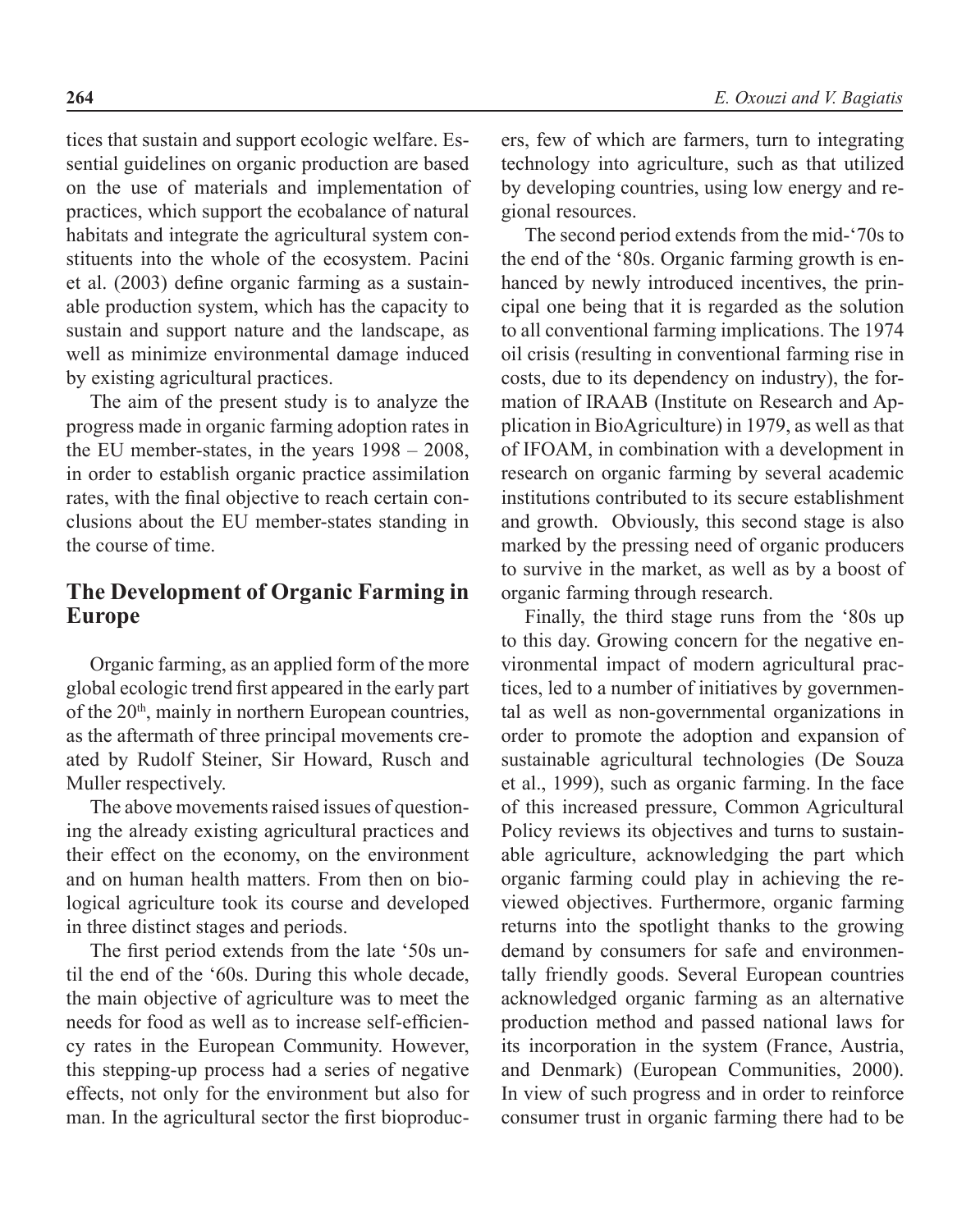laid down a strict legislative context, which would define and determine organic farming. In June 24, 1991, with the regulation 2092/91 of the European Council, on organic production methods of agricultural products (Oxouzi, 2008), organic farming is officially placed within the EU. Nowadays, organic agricultural management is implemented in more than 140 countries worldwide, the highest adoption rates occurring in the EU member-states.

### **Research Methodology**

In order to form a clearer view of the integration of organic practices for each and every one of the 27 European countries, Geographical Information System (G.I.S.) was used.

GIS (Geographical Information System) is a general-purpose computer-based technology for handling geographical data in digital form. It is designed to capture, store, manipulate, analyze and display diverse sets of spatial or geo-referenced data. These data contain both geometry data (coordinates and topological information) and attribute data (i.e. information describing the properties- attributes of geometrical objects such as points, lines and areas).

In this paper GIS is used for handling both spatial and attribute data. Spatial data consist of the boundaries of 27 European countries'. In order to georeference, the above spatial data with their attributes the names of the tabular forms of the ECHP report (EUROSTAT by European Commission, Nuts 2) is used. The software used in order to process all the data was MapInfo Professional. All results were assigned with their corresponding Nuts 2 codes, inserted into the GIS and related to the corresponding Nuts 2 codes of the MapInfo's tabular form dataset. Inside the GIS the statistic results were processed and presented in a map form called thematic maps.

In this paper, the main thematic maps (background information) are created and shaded by the

use of the ranges of the values of organic farming adoption rate. This type of thematic mapping groups all records (attributes concerning our spatial information) into ranges and assigns each record's object the color for its corresponding range. The custom method is used and divides records across ranges of desirable size. Adoption rate classes used for plotting the integration of organic practices over time, for each and every one of the 27 European countries are as follows: 0-1%: very light green, 1-3%: light green, 3-5%: green, 5-7%: dark green and >7%: very dark green. Records-attribute values are based on a secondary database by Willer and Yussefi in cooperation with FIBL (Research Institute of Organic Agriculture), SOEL (Foundation Ecology and Agriculture) and IFOAM (International Federation of Organic Agriculture Movements) for all 27 EU member=states.

## **The Adoption of Organic Farming in the E.U.**

During 1986-1999, organic farming annual increase reached 25.0%, the highest growth rates noted mainly in the Scandinavian and Mediterranean countries (Lampkin et al., 2001). Nowadays, organic farming does not show the same growth rates compared to previous years, whereas in some cases a certain decrease is observed (Oxouzi, 2008).

In comparison to the 1998-2008, organic farming development rates in the European Union rising growth rates are found, with total organically managed plottage increased in this period by 4.7 millions of hectares (167.3%).

More specifically, the course of organic faming in the EU during 1998-2008, exhibits high expansion rates for organically cultivated plottage, as well as for newly incorporated land. Total organically cultivated plottage showed annual growth rates ranging from 3.8% in 2003-2004, to 17.5% in 2002-2003 (Figure 1). It should be pointed out that despite the originally high expansion rates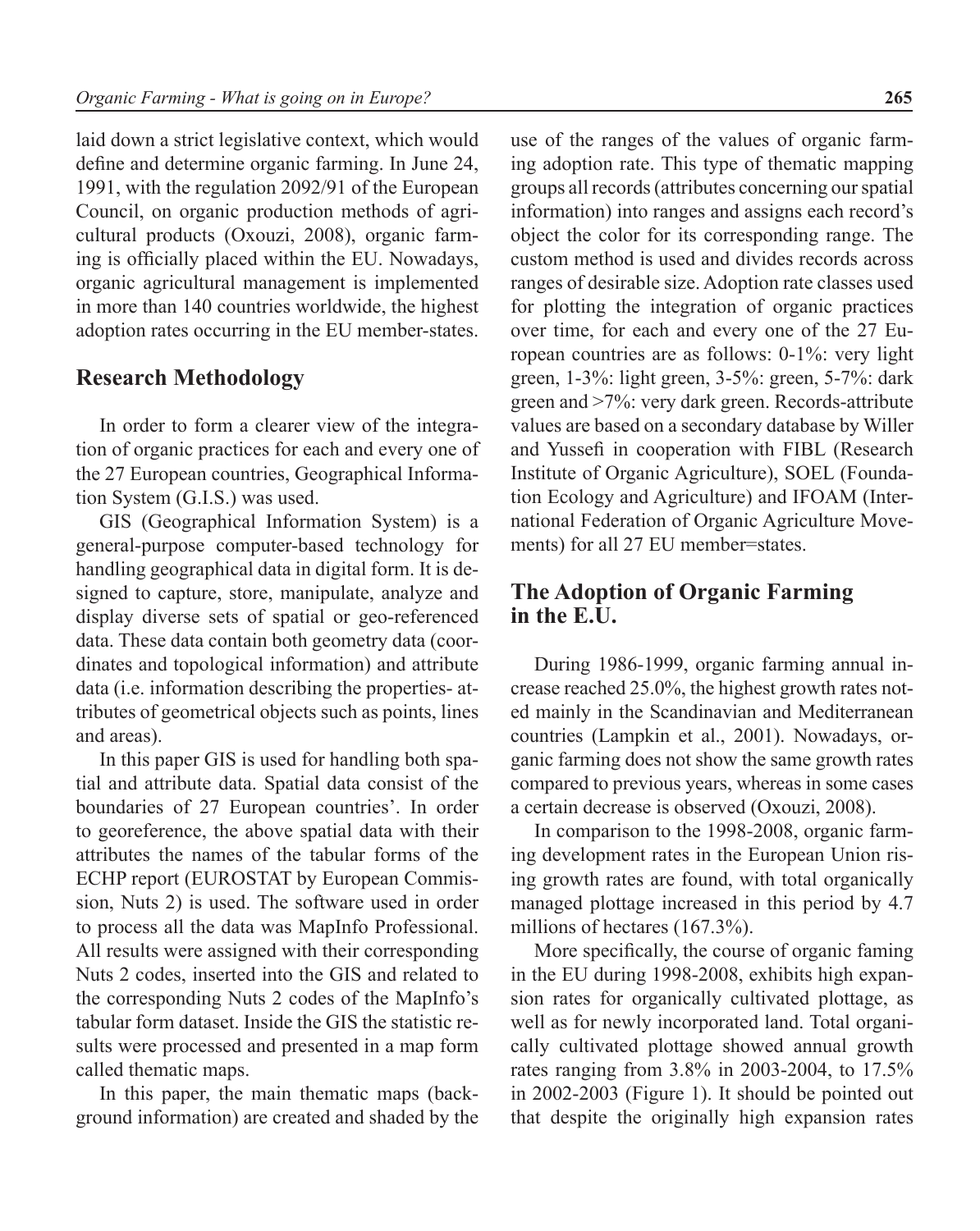for organically cultivated plottage  $(1998 - 2001)$ , in recent years (2006 – 2008) expansion still occurs though its rates drop noticeably (Figure 1). It should also be noted that during the 11-year period all states have expanded organically managed land, from 3039.4% (Poland) to 9.8% (Finland) with the exception of Denmark where there has been a 6.4% decrease (Table 1).

In more detail, in the first 7-year period (1998 – 2004) there has been intense and effective expan-



**Fig. 1. Organic farming in the EU**

|  | Organic plottage and farm development in the EU in 1998 - 2008 |  |  |
|--|----------------------------------------------------------------|--|--|
|  |                                                                |  |  |

|            | 1998 <sup>1</sup>   |               | 2004 <sup>2</sup>   |               | 2008 3              |               |
|------------|---------------------|---------------|---------------------|---------------|---------------------|---------------|
| Country    | Organic area,<br>ha | Organic farms | Organic area,<br>ha | Organic farms | Organic area,<br>ha | Organic farms |
| Austria    | 287 900             | 20 20 7       | 344 916             | 19826         | 382 949             | 20 102        |
| Belgium    | 11 350              | 550           | 23 7 28             | 712           | 35 719              | 901           |
| Bulgaria   |                     |               | 12 2 8 4            | 351           | 16 663              | 254           |
| France     | 234 800             | 6 500         | 534 037             | 11 059        | 583 799             | 13 298        |
| Germany    | 416318              | 9 2 0 9       | 767891              | 16 603        | 907 786             | 19813         |
| Denmark    | 160 369             | 3 0 2 9       | 154 921             | 3 16 6        | 150 104             | 2 7 5 3       |
| Greece     | 15 848              | 4 2 3 1       | 249 488             | 8 2 6 9       | 317824              | 24 057        |
| Estonia    | 5 2 9 1             | 90            | 46 016              | 810           | 87 346              | 1 2 5 9       |
| <b>UK</b>  | 291 538             | 1 3 5 6       | 690 270             | 4 0 1 0       | 737 630             | 5 3 8 3       |
| Ireland    | 28 704              | 887           | 30 670              | 897           | 44 751              | 1 2 2 0       |
| Spain      | 269 465             | 7392          | 733 182             | 16 013        | 1 129 844           | 21 29 1       |
| Italy      | 788 070             | 43 698        | 954 361             | 36 639        | 1 002 414           | 44 5 5 6      |
| Cyprus     | 30                  | 15            | 1018                | 225           | 2 3 2 2             | 305           |
| Latvia     | 19 000              |               | 43 902              | 1 0 4 3       | 161 625             | 4 2 0 3       |
| Lithuania  | 4 0 0 6             |               | 64 5 45             | 1811          | 122 200             | 2 7 9 7       |
| Luxembourg | 1 002               | 29            | 3 1 5 8             | 66            | 3 5 3 5             | 85            |
| Malta      |                     |               | 13                  | 20            | 12                  | 30            |
| Holland    | 22 997              | 1 2 1 6       | 48 152              | 1 4 6 9       | 50 434              | 1 402         |
| Hungary    | 30 000              | 1 200         | 128 690             | 1583          | 122 816             | 1614          |
| Poland     | 10 000              | 500           | 82 730              | 3 760         | 313 944             | 14 8 8 8      |
| Portugal   | 29 5 33             | 560           | 206 524             | 1 302         | 229 717             | 1949          |
| Romania    |                     |               | 75 000              | 1 200         | 140 132             | 2 7 7 5       |
| Slovakia   | 17 000              |               | 93 943              | 218           | 140 755             | 350           |
| Slovenia   | 3 000               | 312           | 23 032              | 1568          | 29 838              | 2 0 6 7       |
| Sweden     | 127 000             | 2860          | 206 579             | 3 1 3 8       | 336 439             | 3 6 8 6       |
| Czech Rep. | 100 000             | 445           | 260 120             | 836           | 341 632             | 1946          |
| Finland    | 137 000             | 5 200         | 162 024             | 4 8 8 7       | 150 374             | 3 9 9 1       |
| TOTAL E.U. | 2 821 894           | 106 924       | 5 853 910           | 141 481       | 7 542 603           | 196 975       |

 $^1$ E.U. – 15,  $^2$ E.U. – 25,  $^3$ E.U. – 27

**Table 1**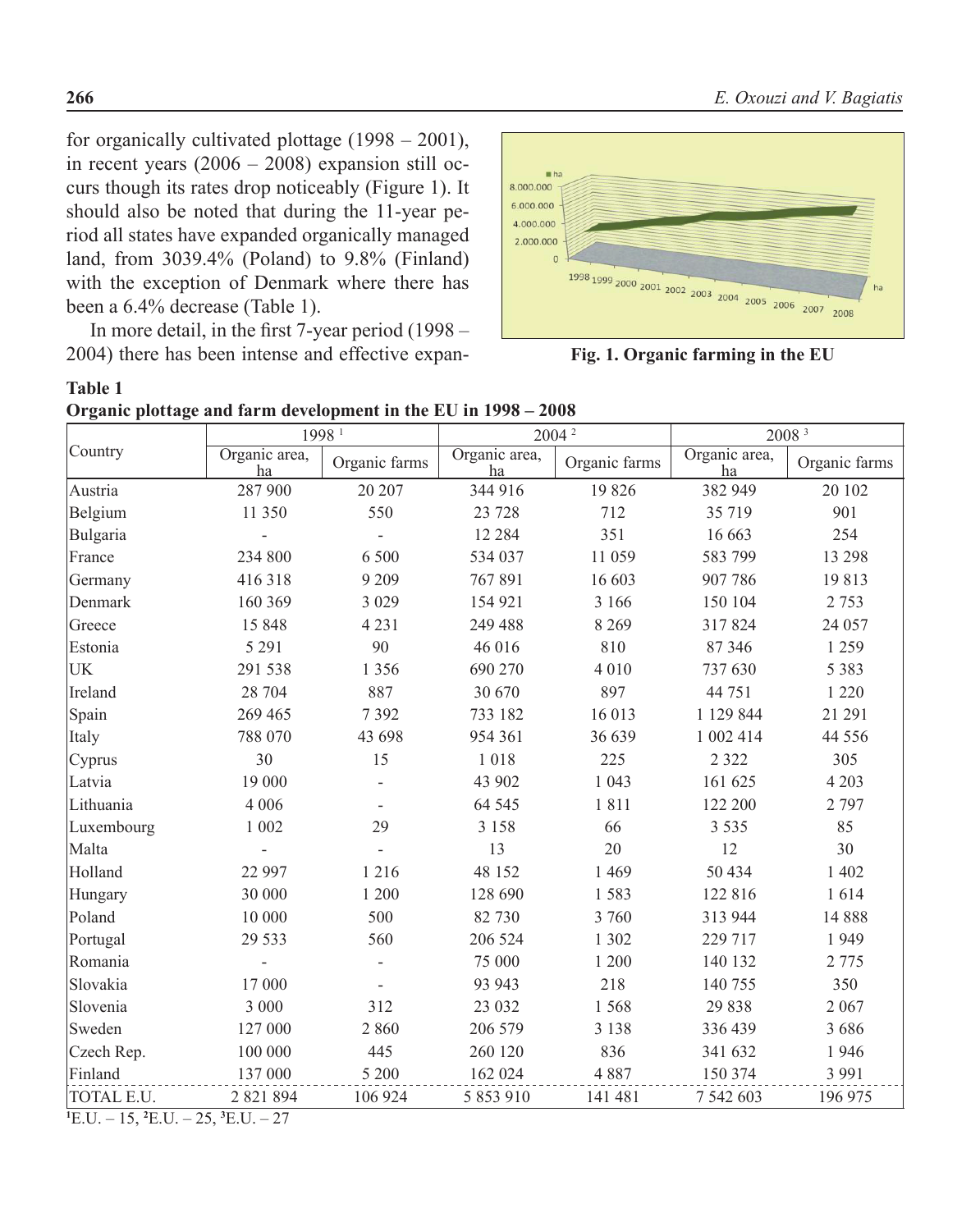sion of organic farming, total organically managed plottage being increased by 2.1 times, i.e. from almost 2.8 millions of hectares to 5.8 millions of hectares.

States with the highest expansion rates for organically managed land in 1998-2004 are Cyprus (77.4 times), Lithuania (16.1 times), Greece (15.7 times), Estonia (8.7 times), Poland (8.3 times), Slovenia (7.7 times) and Portugal (7.0 times). It should also be noted that the above-mentioned countries (mainly Estonia, Cyprus, Poland and Slovenia) also show the highest expansion rates for organic farming in the same period. It is also remarkable that although the above countries are new member-states of the EU (admittance in 2004, except Greece and Portugal) they show great concern over environmental issues and a remarkable drive for adopting organic production methods. The only exception to the ascending course of organic farming implementation and therefore growth is Denmark, which decreased organically managed plottage by 3.4%.

It is worth noting that although Austria, Finland and Italy increased plottage for this alternative production system, during 1998 – 2004, they decreased the actual number of organic farms by 1.9%, 6.0% and 16.2%, respectively.

Organic farming development data in the EU during the following 5-year period (2004 – 2008) shows an ongoing positive trend in development, with total organically managed plottage on the increase in this period by 4.7 millions of hectares (167.3%) when compared to total plottage in 1998.

Countries showing the highest organically managed plottage increase during 2004 – 2008 are Poland (279.5%), Latvia (268.1%), Cyprus (128.1%), Estonia (89.8%), Lithuania (89.3%) and Romania (86.8%). It is worth noting that those countries occupy 11.0% of the EU organically managed land. The exception to this positive trend in the implementation and consequent development of organic farming comes from Finland, Denmark and Malta,

which have decreased organically managed land in 2004 – 2008 from 3.1% to 7.7% (Table 1).

As for the progress made in the number of organically managed farms in the EU during 2004 – 2008 there has been, according to data in Table 1, a 39.2% increase. More specifically, countries showing the highest growth rates in the number of organically cultivated farms are Latvia (303.0%), Poland (296.0%), Greece (190.9%), the Czech Republic (132.8%) and Romania (131.3%). On the contrary, countries with the highest decrease in the number of organically managed farms, in the same period, are Bulgaria (27.6%), Finland (18.3%), Denmark (13.0%) and Holland (4.6%).

Holland, in particular, despite increasing alternatively cultivated plottage, in 2004 – 2008, cut down on the number of organic farms and therefore fell below the community average in 2008. On the other hand, although Denmark and Finland reduced organic plottage as well as farms simultaneously, they managed to keep a large number of hectares and farms in biological agriculture (Table 1).

An additional variable, which will be analyzed further on in relation to growth- expansion of organic farming, is the adoption rate. The adoption rate not only shows organically managed plottage but also in proportion with total national plottage. In other words, it provides a better picture of the "real" development, expansion and integration of organic practices in each EU member-state.

As far as organic farming adoption rates are concerned, in 1998, among EU countries, Table 2 data reveals that 75.0% of them are below EU average, which is 1.91%. Actually, half of all 24 states do not exceed 0.8% (Figure 2). In fact, Ireland, Greece, Portugal and France and among non member-states Cyprus, Lithuania, Poland, Estonia and Slovenia, which at that time were off European Union, show the lowest adoption rates for organic farming within the EU during that period, (Map 1, class: 0-1% very light green). In contrast, in only 7 states organic farming adoption rates were above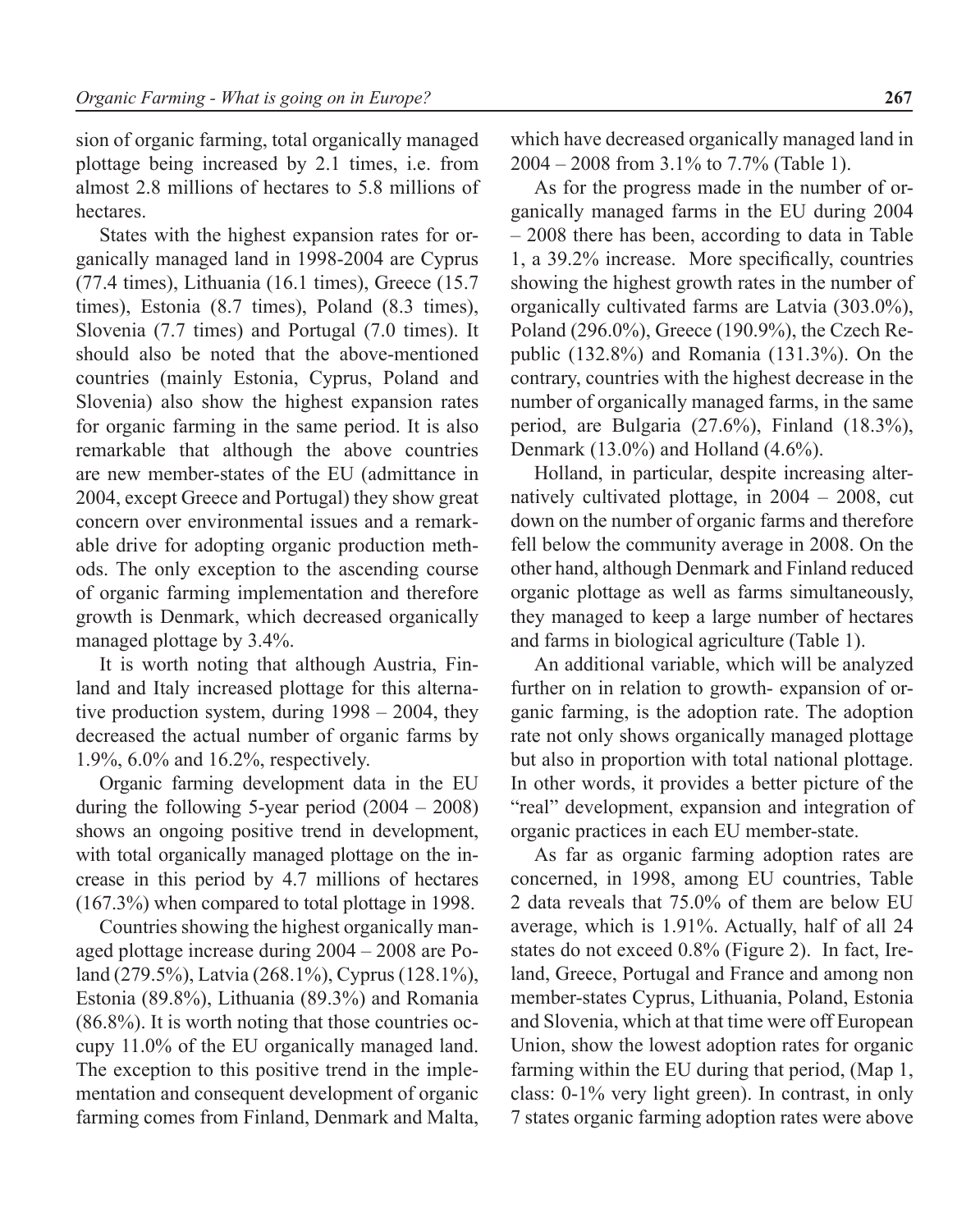EU average in 1998, the highest percentages representing Austria (8.4%), Finland (6.3%), Denmark (6.0%) and Italy (5.3%) (Map 1).

There is a dramatic improvement in the organic farming adoption rate picture in 2004: by that time, 48.0% of all states have already turned more than 3.7% of their total plottage towards organic farming. More specifically, countries with the highest percentages of organically managed

#### **Table 2**

| Adoption rate development of organic farming in |  |
|-------------------------------------------------|--|
| the EU during $1998 - 2008$                     |  |

| Country        | Adoption rate of OFS, % |                   |                   |  |  |
|----------------|-------------------------|-------------------|-------------------|--|--|
|                | 1998 <sup>1</sup>       | 2004 <sup>2</sup> | 2008 <sup>3</sup> |  |  |
| Austria        | 8.4                     | 13.5              | 15.9              |  |  |
| Belgium        | 0.9                     | 1.7               | 2.6               |  |  |
| Bulgaria       |                         | 0.2               | 0.5               |  |  |
| France         | 0.8                     | 1.8               | 2.1               |  |  |
| Germany        | 2.4                     | 4.5               | 5.4               |  |  |
| Denmark        | 6.0                     | 5.8               | 5.6               |  |  |
| Greece         | 0.5                     | 6.2               | 7.9               |  |  |
| Estonia        | 0.3                     | 5.2               | 9.6               |  |  |
| United Kingdom | 1.8                     | 4.4               | 4.6               |  |  |
| Ireland        | 0.5                     | 0.7               | 1.1               |  |  |
| Spain          | 1.1                     | 2.9               | 4.5               |  |  |
| Italy          | 5.3                     | 6.2               | 7.9               |  |  |
| Cyprus         | 0.0                     | 0.7               | 1.6               |  |  |
| Latvia         | 0.8                     | 1.8               | 9.1               |  |  |
| Lithuania      | 0.1                     | 1.9               | 4.6               |  |  |
| Luxemburg      | 0.8                     | 2.5               | 2.7               |  |  |
| Malta          |                         | 0.1               | 0.1               |  |  |
| Holland        | 1.2                     | 2.5               | 2.6               |  |  |
| Hungary        | 0.5                     | 2.2               | 2.1               |  |  |
| Poland         | 0.1                     | 0.5               | 2.0               |  |  |
| Portugal       | 0.7                     | 5.4               | 6.6               |  |  |
| Romania        |                         | 0.5               | 1.0               |  |  |
| Slovakia       | 0.8                     | 4.2               | 7.3               |  |  |
| Slovenia       | 0.4                     | 4.6               | 6.1               |  |  |
| Sweden         | 3.7                     | 6.8               | 10.8              |  |  |
| Czech Republic | 2.5                     | 6.1               | 8.0               |  |  |
| Finland        | 6.3                     | 7.3               | 6.6               |  |  |
| TOTAL E.U.     | 1.9                     | 3.7               | 5.1               |  |  |

 $^1$ E.U. – 15,  $^2$ E.U. – 25,  $^3$ E.U. – 27

land in proportion to their total plottage are Austria (13.5%), Finland (7.3%) and Sweden (6.8%) (Map 2, Table 2). Their adoption rates are more than double the EU average (3.7%). On the other hand, the majority of member-states (52.0%), have not yet adopted this alternative production system to a satisfactory degree since they have not managed to incorporate even a mere 3.0% of their land into organic farming. Spain is at 2.9%, the median for 2004 (Figure 2), while countries with the lowest numbers of organically managed hectares in proportion to their cultivated land include Malta (0.1%), Bulgaria (0.2%), Poland (0.5%), Romania (0.5%) and Ireland (Map 2, class: 0-1% very light green, Table 2).

In 2008, there is a noticeable increase in the range of values among the 25 European countries (Figure 2). According to Table 2 data, the EU adoption rate average is 5.1%, whereas the median is 4.6% (Figure 2) and corresponds to the Lithuanian rate. The highest implementation rates of this alternative production system compared to the total agricultural land per country are noted in Austria (15.9%), Sweden (10.8%), Estonia (9.6%) and Latvia  $(9.1\%)$  (Table 2, Map 3, class  $>7\%$  very dark green). Remarkably, Estonia and Latvia, even though they became EU member-states as late as in 2004, managed in a relatively short time to suc-



**Fig. 2. Adoption rate of organic farming box plot**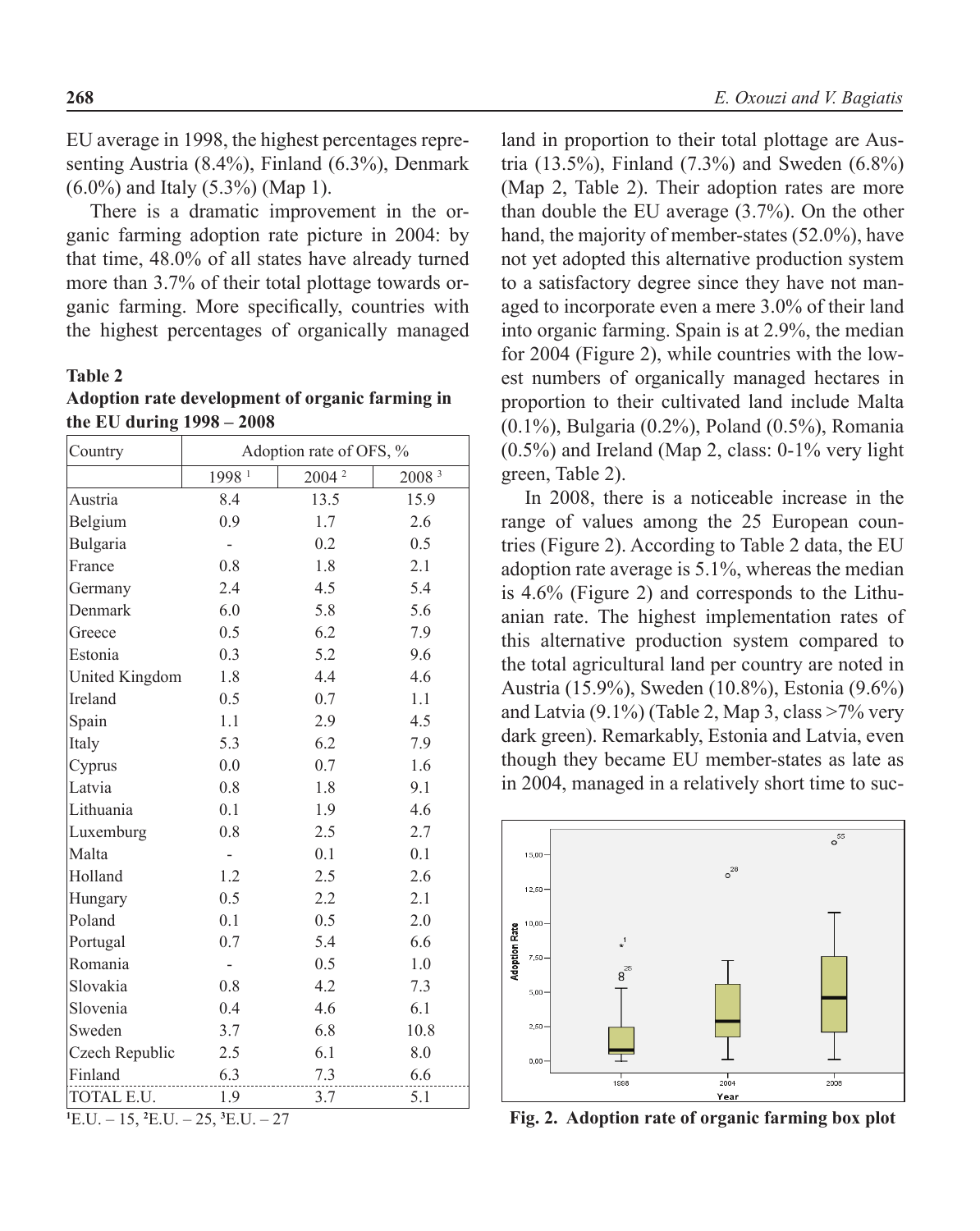

**Map 1. Adoption rate of organic farming in 1998**



**Map 2. Adoption rate of organic farming in 2004**



**Map 3. Adoption rate of organic farming in 2008**

cessfully implement European directives (environmental measures) and convert a large proportion of conventionally cultivated land into organic.

 On the other hand, 11 member-states are below the European average with respect to organic farming adoption rates, the lowest ones being observed in Malta (0.1%), Bulgaria (0.5%), Romania (1.0%), Ireland (1.1%) and Cyprus (1.6%).

Studying the way adoption rates develop among EU member states in 1998, 2004 and 2008 and based on the thematic maps, it is evident that countries, which have mostly raised organic farming adoption rates in 1998 – 2008, are Greece, Estonia, Latvia and Slovakia (Maps 1 and 3). Those countries have managed in an 11-year period to increase their organic farming adoption rates by 9 (Slovakia) to 32 (Estonia) times and move from the lowest adoption rate category in 1998 (class: 0-1% light green) to the highest one in 2008 (class >7% very dark green). A significant increase in organic practice adoption rates, in the same period (1998-2008), was also observed for Slovenia and Portugal, which, in 2008, managed to incorporate a further 5.7% and 5.9% of their total plottage into organic farming in comparison to 1998. In contrast, the lowest percentile increase of organically-managed land in proportion to total hectares is shown by Finland and Ireland which, during a 11-year period, increased adoption rates by a mere 0.3% and 0.6% respectively.

Denmark, on the other hand, constitutes the only exception to this generally rising trend in the development of organic farming, during that period, since it decreased its percentage of organically managed land from 6.0% to 5.6%. Nevertheless, it should be pointed out that the highest growth rates for organic farming occurred in the first 7-year period (1998 – 2004), when the EU average adoption rate for organic practices increased by a total of 62.0%. During that time, the adoption of organic practices grew in all EU states, except for Denmark, which reduced its percentage of organic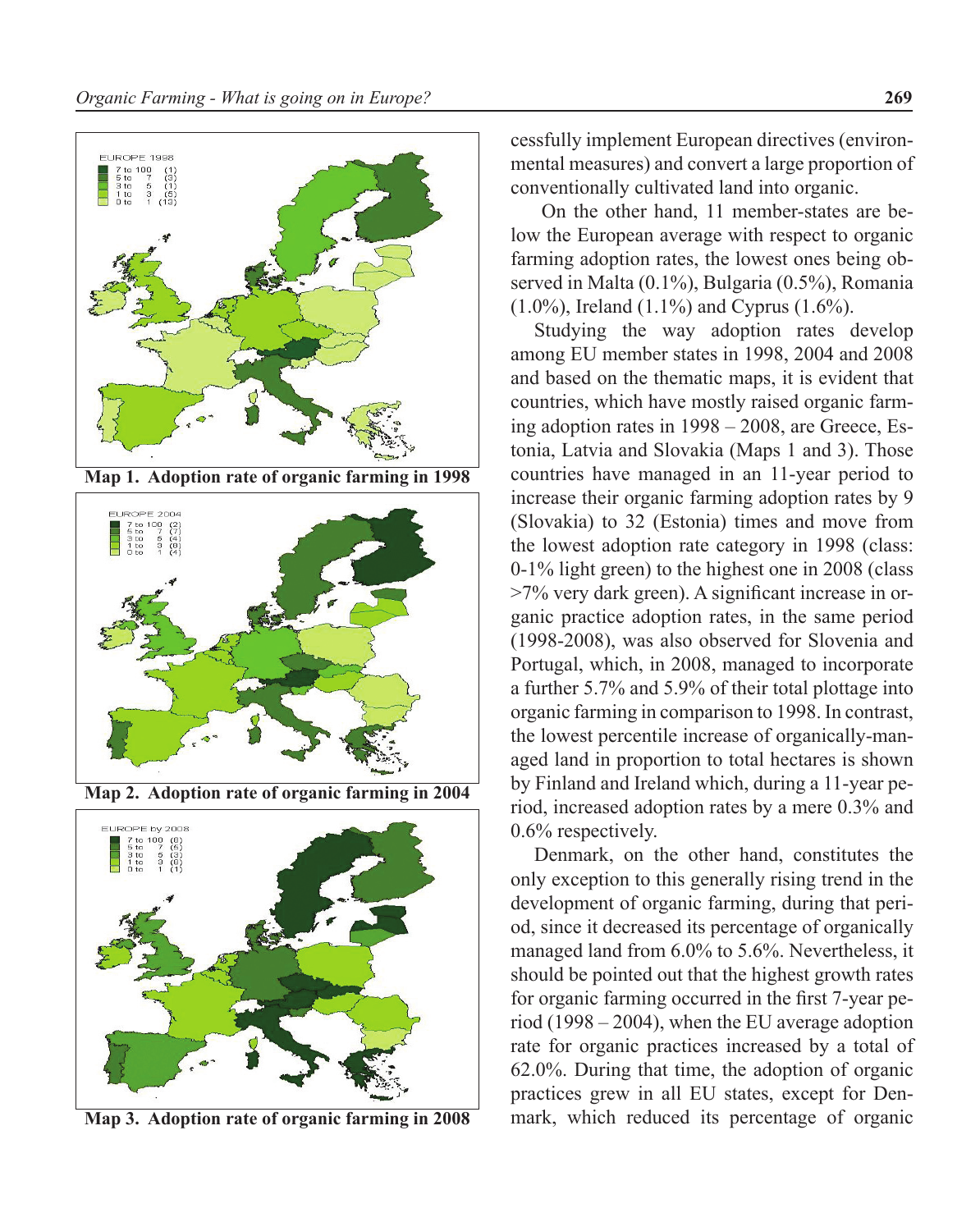plottage by 0.2%. States with the greatest adoption rates for organic practices are Greece, Austria, Estonia and Slovenia (Map 2, Maps 1 and 2).

In the second 5-year period  $(2004 - 2008)$  despite the ongoing expansion of biological agriculture and the conversion of more conventional hectares into organic ones, the actual adoption rates rising trend was not maintained. Nevertheless, it should be pointed out that during that 5-year period 25 EU member-states converted more than 1% of their conventional plottage into organic, (with the exception of Bulgaria and Malta), a remarkable fact considering that in 1998 as many as 14 states showed adoption rates less than 1% (Maps 1 and 3).

It is worth noting that states such as Germany, Italy, the United Kingdom and Austria, traditional leaders in adopting new technologies-innovations and despite their increased implementation of the system, did not maintain the same growth rates as in the previous 7-year period (1998 – 2004). However, it is worth mentioning that in those states adoption rates of this sustainable production system in 2004 ranged from 4.4% to 13.5%, i.e. well above EU average at 3.4% (Map 2).

All the above findings indicate that countries whose organic farming adoption rates were below EU average in 1998 and in 2004, showed higher growth rates of organically managed plottage and therefore a tendency for counterbalance and convergence with the EU member-states average.

#### **Conclusions**

The aim of the present study was to assess the progress made by EU member-states concerning the adoption of organic practices in 1998 – 2008. More specifically, the study focused not only on actual organic plottage in each and every one of the EU member-states, but principally on the adoption rates, i.e. organic plottage share in total cultivated land per country, with the aim to record and analyze "real" growth, expansion and integra-

tion of organic practices in each EU member-state. For a clear view of the extent of organic practice integration in each and every one of the 27 European countries, Geographical Information System (G.I.S.) was used. In addition, descriptive statistics was used to summarize all data.

Study results revealed a positive trend in organic farming growth rates, organically managed plottage having increased by 2.7 times in the years 1998 – 2008. It should also be noted that in 11-year period all countries have increased organically managed plottage, with the exception of Denmark, which has reduced it by 6.4%. Presently, Spain, Italy and Germany are the ones with the highest organically managed plottage, occupying as much as 40.3% of the EU total organic land.

As far as organic practice adoption rate development is concerned, it was revealed that Greece, Estonia, Latvia and Slovakia are the states with the highest increase in organic farming adoption rates in 1998 – 2008 and managed to climb within an 11-year period from the lowest to the highest national organic farming adoption rate category. During the same period, (1998-2008) Slovenia and Portugal also showed a considerable increase in organic farming adoption rates. Nowadays, Austria, Sweden and Latvia are the ones with the highest proportion of organically managed plottage, having converted more than 9.0% of their conventionally cultivated land into organic.

In conclusion, states whose organic farming adoption rates are below the EU average show higher rates of increase in organically managed plottage and therefore a tendency for counterbalance and convergence with the EU member-states average.

Presently, organic farming is implemented in all member-states to a larger or smaller extent. The European Union acknowledges the significance of organic farming as a realistic proposal in the context of a new agricultural production model and in a constantly changing and competitive environment.